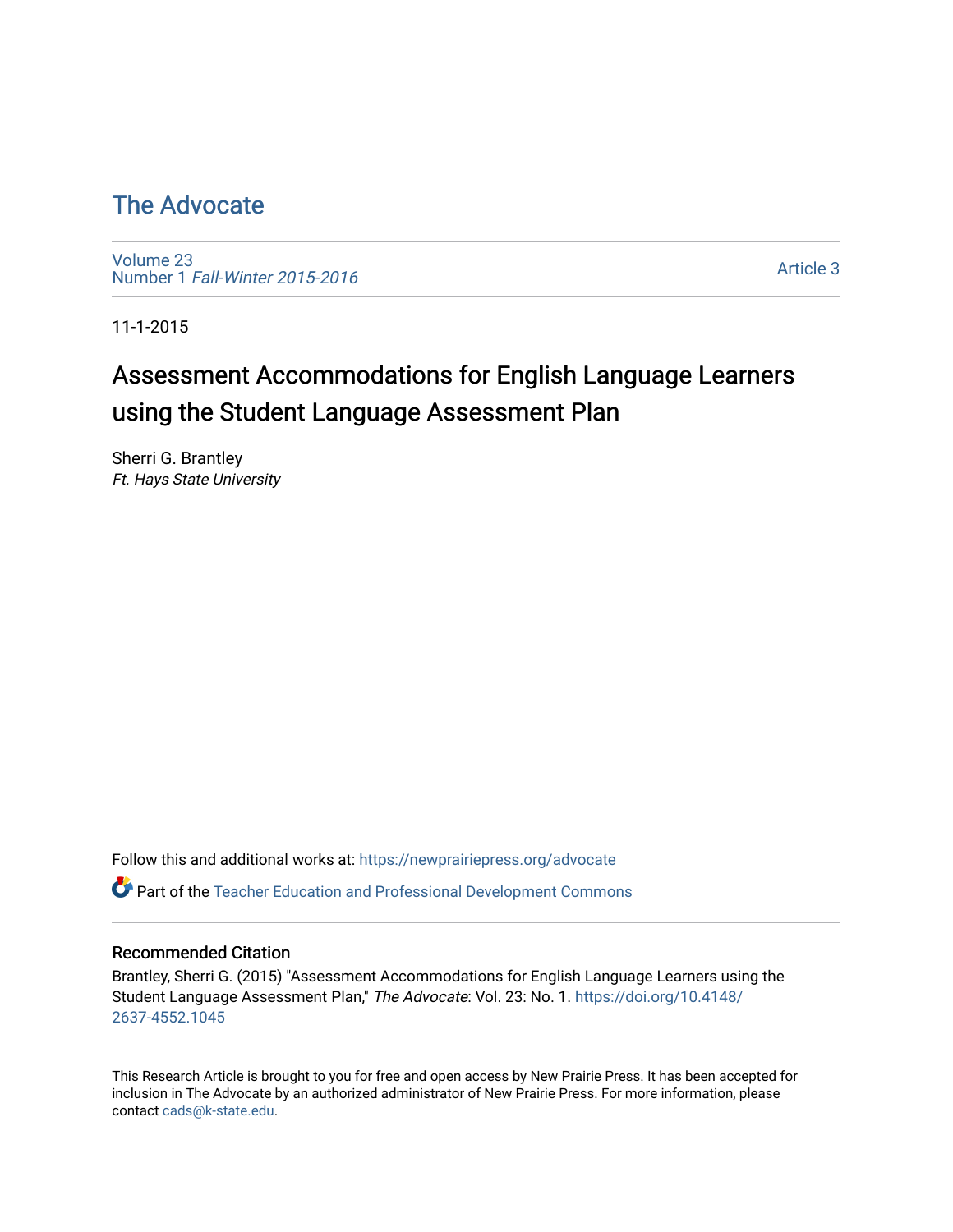### Assessment Accommodations for English Language Learners using the Student Language Assessment Plan

#### Abstract

The purpose of this qualitative case study was to investigate the assessment accommodation process for English Language Learners (ELLs) on high-stakes testing (HST). It is understood the accommodation process is a challenge for school staff members that administer assessments to ELLs. This study addressed the problem of accountability and identification systems for ELLs by: (a) investigating the assessment accommodation process used by the study school; (b) understanding the perceptions of educators regarding the assessment accommodation process, and; (c) exploring the assessment accommodation tool used by educators to document appropriate accommodations for ELLs.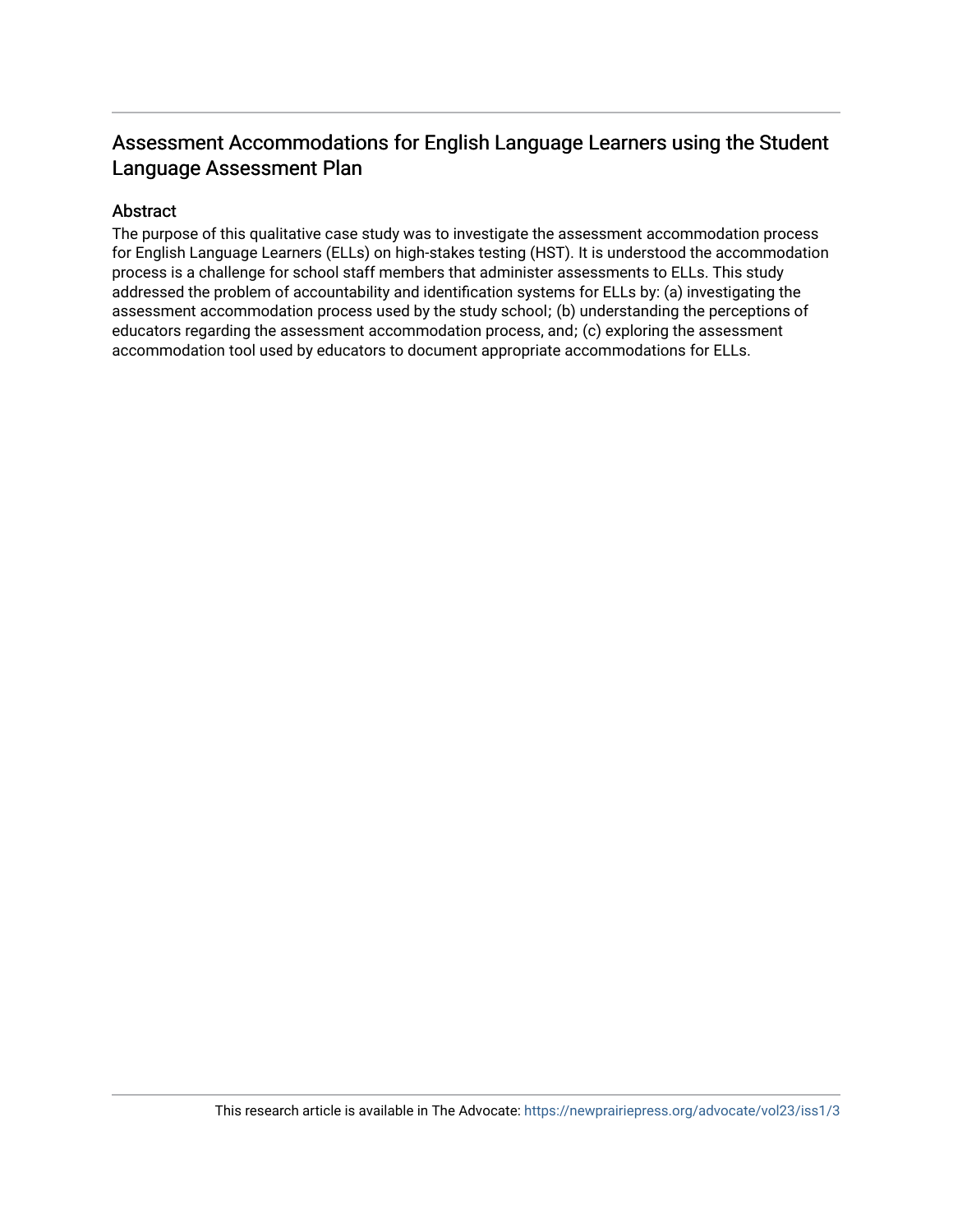# **Assessment Accommodations for English Language Learners using the Student Language Assessment Plan**

**Sherri G. Brantley** 

**Ft. Hays State University** 

## **Abstract**

**The purpose of this qualitative case study was to investigate the assessment accommodation process for English Language Learners (ELLs) on**  high-stakes testing (HST). It is understood the accommodation process is a **challenge for school staff members that administer assessments to ELLs. This study addressed the problem of accountability and identification systems for ELLs by: (a) investigating the assessment accommodation process used by the study school; (b) understanding the perceptions of educators regarding the assessment accommodation process,and; (c) exploring the assessment accommodation tool used by educators to document appropriate accommodations for ELLs.** 

### **Introduction**

**Public schools are attempting to integrate a growing number of immigrant English language learners (ELLs) into the U.S. education system, while at the same time expecting to fulfill all mandates initiated by the No Child Left Behind (NCLB) Act. According to initial NCLB mandates, students were required to achieve 100% proficiency on reading and mathematics assessments by 2014, although, a large percentage of ELLs had not acquired sufficient language proficiency to perform successfully. Today, schools continue to deal with an increasing population of ELLs, finding appropriate assessment accommodations is becoming more critical.**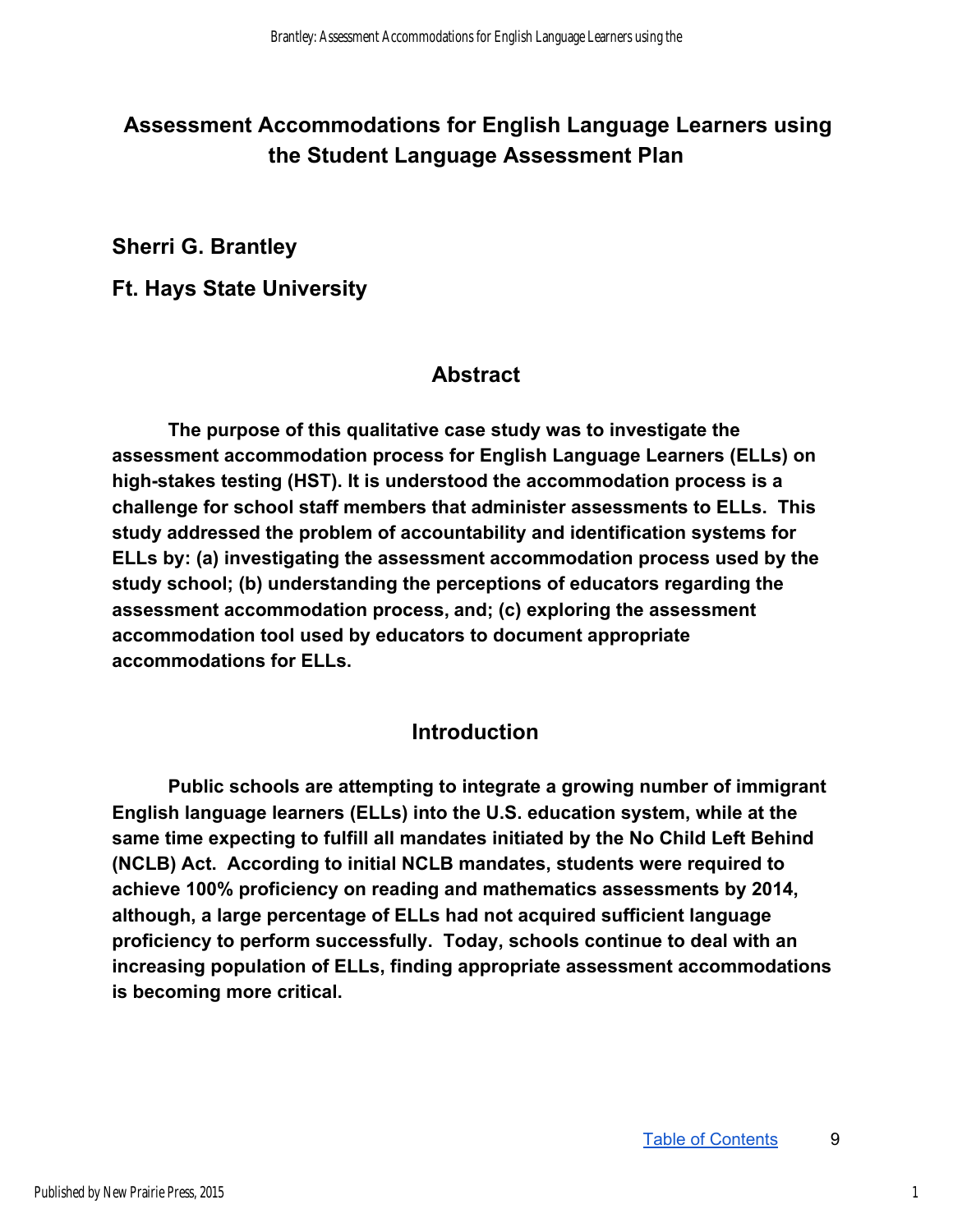### **Literature Review**

**According to the U.S. Census Bureau (2010), there were 1,622 ELLs ages 5 years and older, representing an increase of 7.0% in 2000 to 11.4% for this**  Mid-West town. More specifically, the data for the Mid-West school district **showed a disproportionately high Hispanic population (29.15%) compared with the state Hispanic population percentage of 15.82%. Both of these data results show an increase in the Hispanic population for the town and the school district. The KSDE Report Card (2011) reported that the elementary study school had a Hispanic student population of 89.14% and an ELL population of 83.33%. The Hispanic population in the school for this study is triple the Hispanic student percentage for the school district and even greater in comparison with the state Hispanic student percentage.** 

**Demographic changes for schools have followed a pattern of an increased ELL presence (August, Escamilla, & Shanahan, 2009; Echevarria, et al., 2011; Friend, McCrary, & Most, 2010). About 50% of the 10 million school age children in the United States speak another language; these students are classified as ELLs (Albers, Boals, & Kenyon, 2009; Albus & Thurlow, 2008; Echevarria, et al., 2011; NavarezLa Torre, 2010). The increase in ELL numbers has created another concern for schools, as they strive for academic success (Butler & Stevens, 2001;**  Freedson-Gonzalez, Lucas, & Villegas, 2008). Even though the ELL student **numbers are growing, the ELL academic achievements of those students are dropping behind the native English speakers (Balan, Manko, & Phillips, 2011; Darcy, Manner, & Rodriguez, 2010; Echevarria, et al., 2011). According to Perie, Grigg, & Donahue (2005), only 30 percent of ELLs read proficiently and 4 percent of eighth graders scored proficient on National Assessment for Educational Progress. Low scoring results such as these, direct the attention of educators to focus on assessment accommodations for ELLs.** 

**Gabillion (2012) studied teachers of ELLs for influences of learning. The study found discrepancies between teacher and learner understandings related to language learning. Misunderstanding the process of second language acquisition may influence the learning for ELLs. Therefore, an investigation of the perceptions teacher educators have regarding second language acquisition may be vital for ELLs to have success.** 

**For ELLs to achieve academic success, they must have the language ability to understand the curriculum and read academic texts (Balan, Manko, &**  Phillips, 2011; Echevarria, Powers, & Short, 2008; Freedson-Gonzalez, Lucas, & **Villegas, 2008). Successful mastery of a second language becomes the pathway for achievement (Gabillion, 2012; Houser, Lefly, & Scheffel, 2012). The**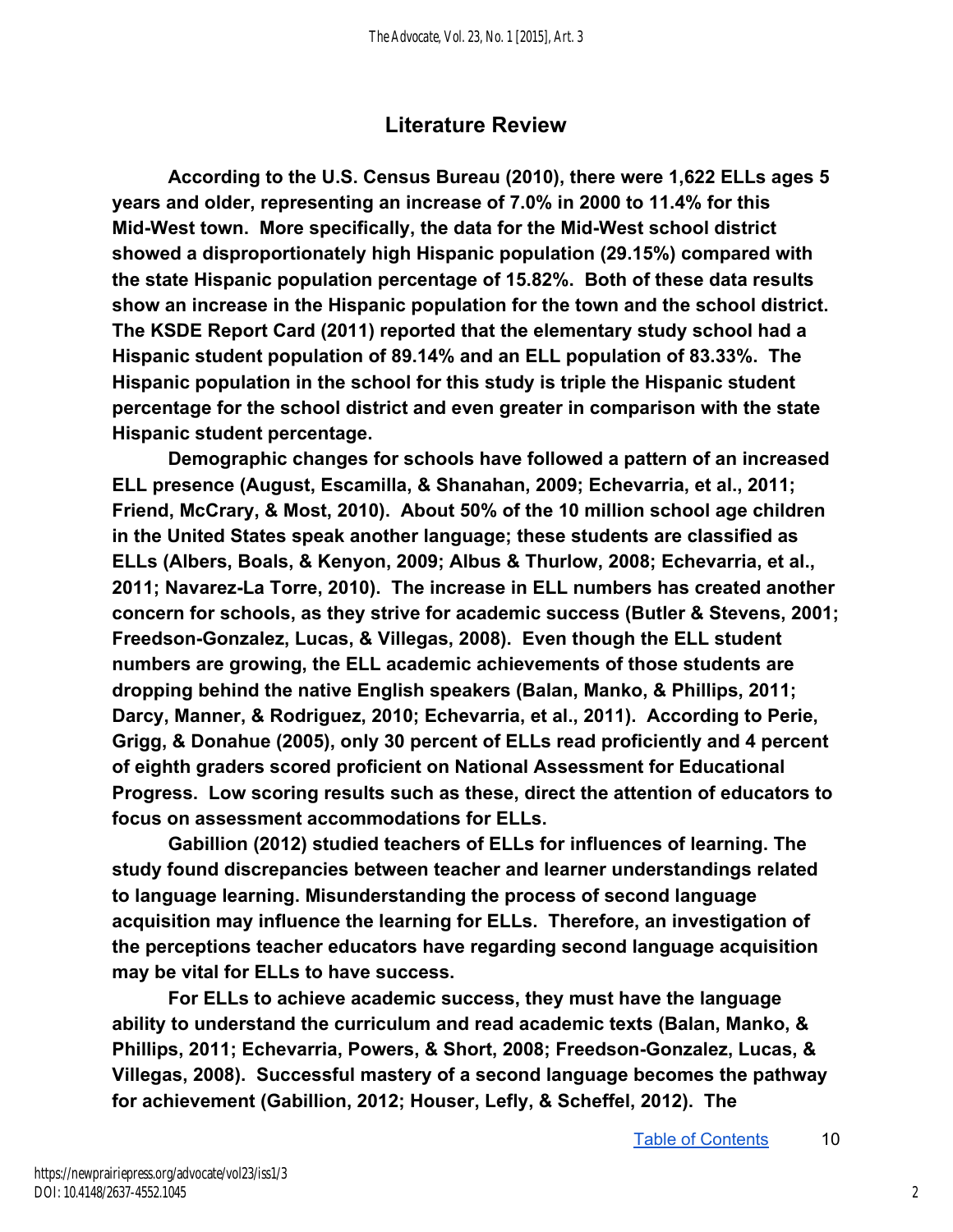**elementary school years are considered optimal for second language learning since that ability declines after the age of 15 (Bialystok, Hakuta, & Wiley, 2003; Guerrero, 2004**).

#### **Purpose**

**The purpose of this study was to investigate the assessment accommodation process to ascertain whether test accommodations aid in providing an even playing field for ELL students or not. Not all accommodations are appropriate for ELLs, therefore, educators need to have a clear understanding of support provided by the accommodations and whether the ELL would benefit from the accommodation. Francis, et al. (2009) suggested that blanket accommodations determined solely by the label of "ELL" may be ineffective. This creates a problem at both the state and local levels. On the state level, state policymakers need a clear understanding of the accommodations for ELLs on**  high-stakes testing (HST) so they will understand how accommodations are used **to assist ELLs with language on assessments (Abedi, Hofstetter, & Lord, 2004).** 

**Furthermore, Francis, et al. (2009) suggest, the new language requirements for testing may negatively influence the performance of ELLs unless schools**  participating in large-scale assessments provide appropriately designed **assessment accommodations for ELLs. Therefore, language accommodations may only be effective for a select number of students.** 

### **Methodology**

**This qualitative case study focused on the assessment accommodations**  and the process for selecting accommodations for ELLs at a Mid-West **elementary school. The Student Language Assessment Plan (SLAP) is a document used by staff, teachers, and administrators to develop an assessment plan for ELLs based on their language level and the language support required on assessments. The school under study provided ELLs with accommodations on assessments recorded within the SLAP. This research project investigated the SLAP through observations, interviews, and document analysis.** 

### **Research Questions**

**The research questions addressed by this qualitative case study related to the assessment accommodation process for ELLs regarding the SLAP. The first research question asked, 'what process is used for the development of the SLAP**  for ELLs on high-stakes assessments?' The second research question was, 'what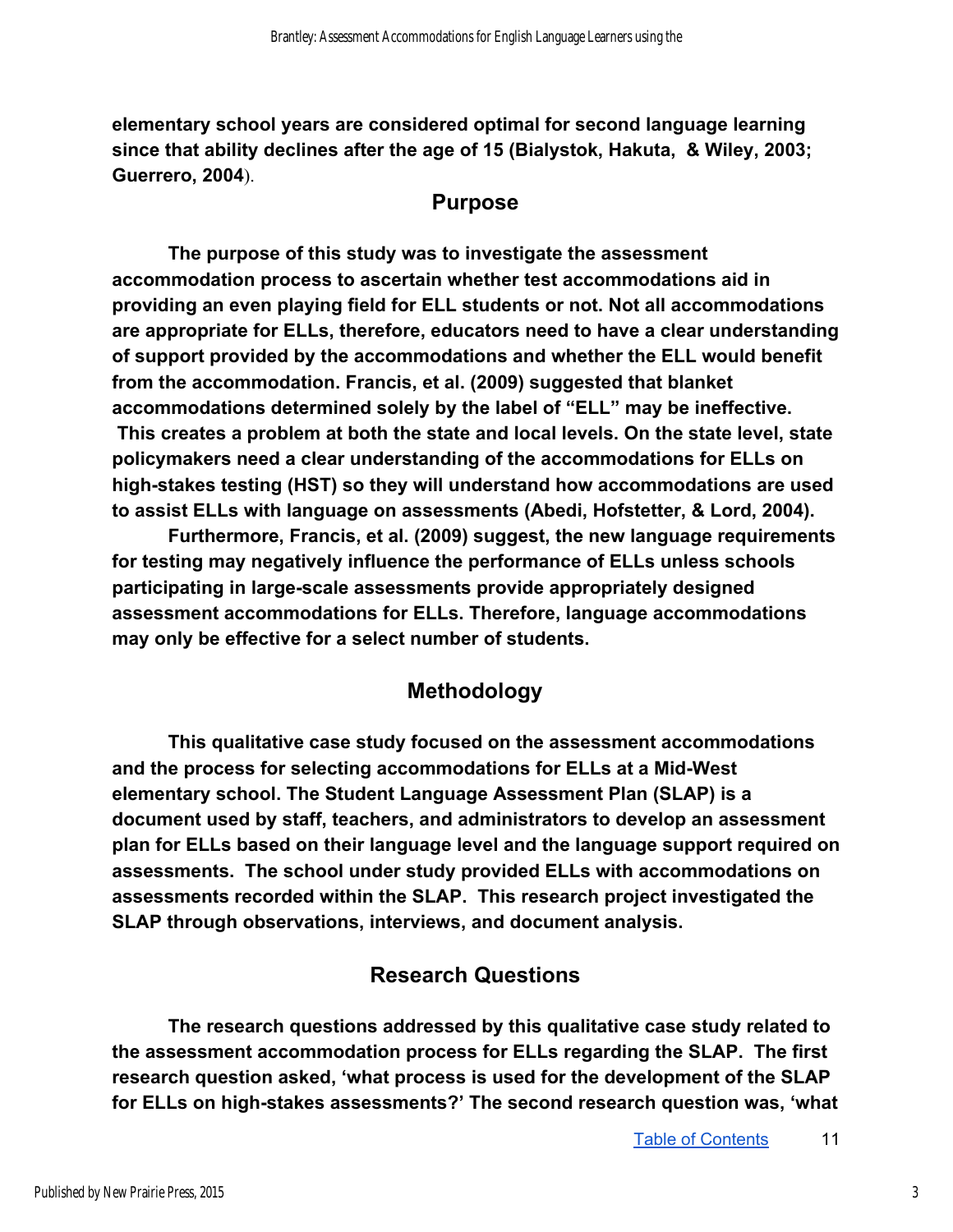**are the staff, teacher, and administrator perceptions of the Student Language Assessment Plan and its implementation?' The research questions guided the investigation into the process used to develop the SLAP documents.** 

### **Participants**

**There were 10 staff members in each of the four grade levels three through six who made up the 40 staff members invited to be interviewed for Phase II of the study. Since those staff members were involved with the assessments and in the classrooms with the ELLs, they were the most informed and engaged in the SLAP process, therefore, were the best choice for giving their perspectives regarding the study. Six staff members from third, fourth, fifth, and sixth grade participated in the study.** 

#### **Research Phases**

#### **Phase I**

**The data collected from observations in Phase I included the following elements: environment and process of the meetings, participants and their interactions, data and documents used and any other details that related to the SLAP development. The first week's observation period included a 40minute meeting for each of the grade levels that were being assessed (grades three through six). One meeting for each of the four grade levels was attended, making a total of four meetings.** 

#### **Phase II**

**The data collected in Phase II came from the interviews. According to Hatch (2002), interviews encourage participants to share their perspectives on issues. They permit the researcher to evaluate the data for language and clues that showed the participant feelings, which, in turn, made the interview more informative. Because open-ended questions were used in this study, the duration of each of the 40 interviews was determined by the interviewees and the time required to answer the questions. Each interview lasted about 40 minutes.** 

#### **Phase III**

**The data involved in Phase III were the assessment files for each of the ELLs. The assessment data records were reviewed for processes, as well as common and contrasting categories and themes. They were also searched for student language assessment plans, and input from staff and teachers. An**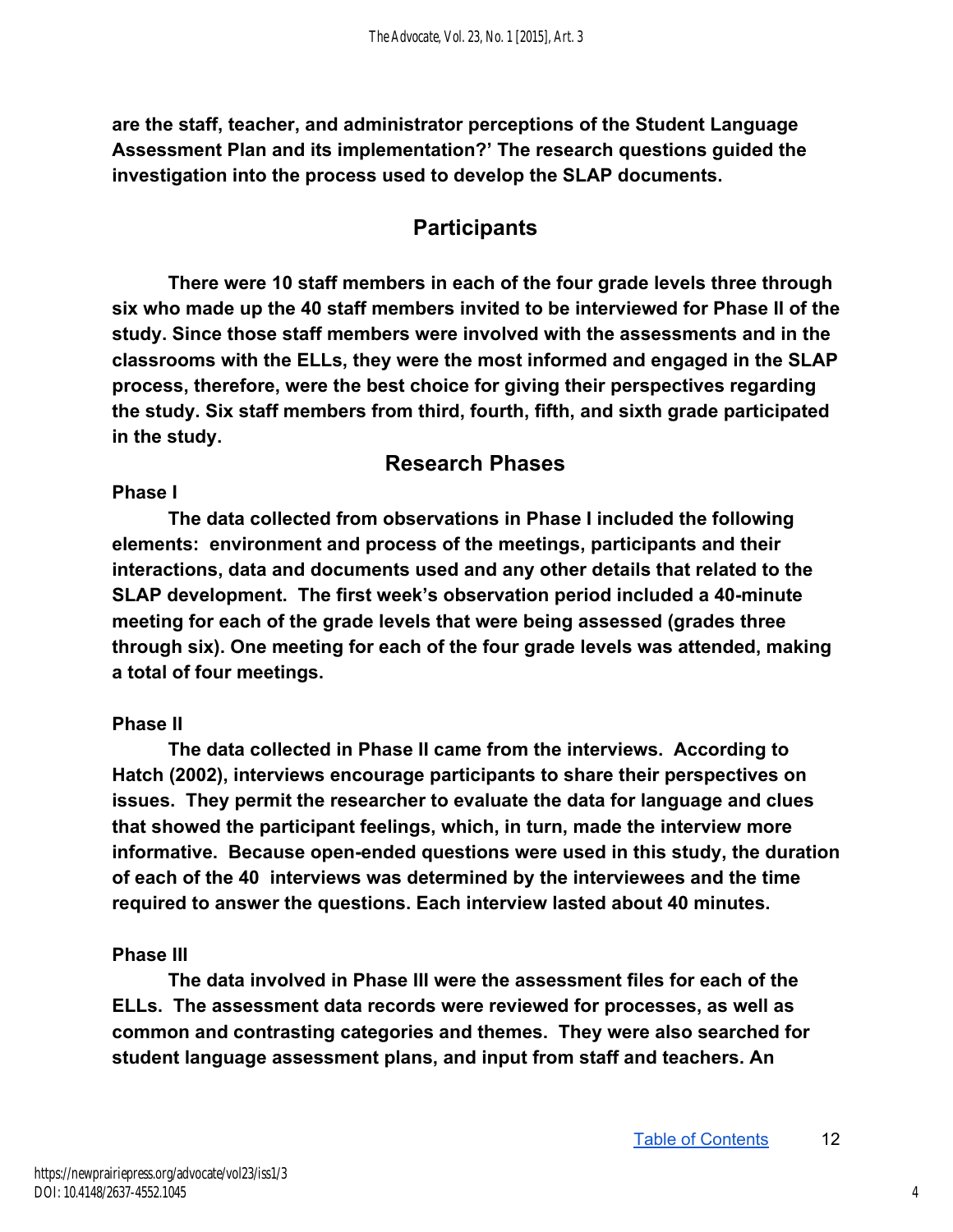**implementation of the assessment plan for the ELLs required using the SLAP as the documentation tool.** 

#### **Results**

**Research findings from RQ1, "What process is used for the development of**  the SLAP for ELLs on high-stakes assessments?" Findings identified the ELL **lack of success on assessments possibly because subjective informal assessment measures used in the SLAP process. Data showed the use of opinion based informal assessment measures for SLAP development. Participants based their decisions on how well ELLs were engaged in teamwork with peers, if a student could begin using the directions from a worksheet, and if the ELLs had unwanted behaviors.** 

**The second pattern from the research findings related to RQ2,"What do the teacher, support staff, and administrator think about the SLAP and its implementation?" There were distraught perceptions felt by support staff and teachers regarding their exclusion from the SLAP process. This theme related to the pattern of negative perceptions of SLAP development by support staff and teachers not included in the process. The pattern grew from perceptions such as; partial involvement of support staff and teachers, feelings of frustration, feeling hectic and distracted, lack of formal procedure, and being told what to do.** 

**Patterns of positive perceptions felt by support staff and classroom teachers regarding the SLAP ranged from participating in the solutions (intervention) team, involvement in the SLAP review, and overall positive perceptions of the SLAP. Some of the participants were positive about the SLAP process. The patterns revealed from the data also reflected relationships among the participants.** 

### **Conclusion**

The lack of ELL success on high-stakes assessments prompted an **investigation into the assessment accommodation process for ELLs. Phase I, Phase II, and Phase III of the investigation included triangulation of the data through; observations, interviews, and document analysis. The findings showed the ELL lack of success on assessments possibly because subjective informal assessment measures used in the SLAP process and the distraught perceptions felt by support staff and teachers regarding their exclusion from the SLAP Process. Francis et al. (2009) suggested the need for future research on the**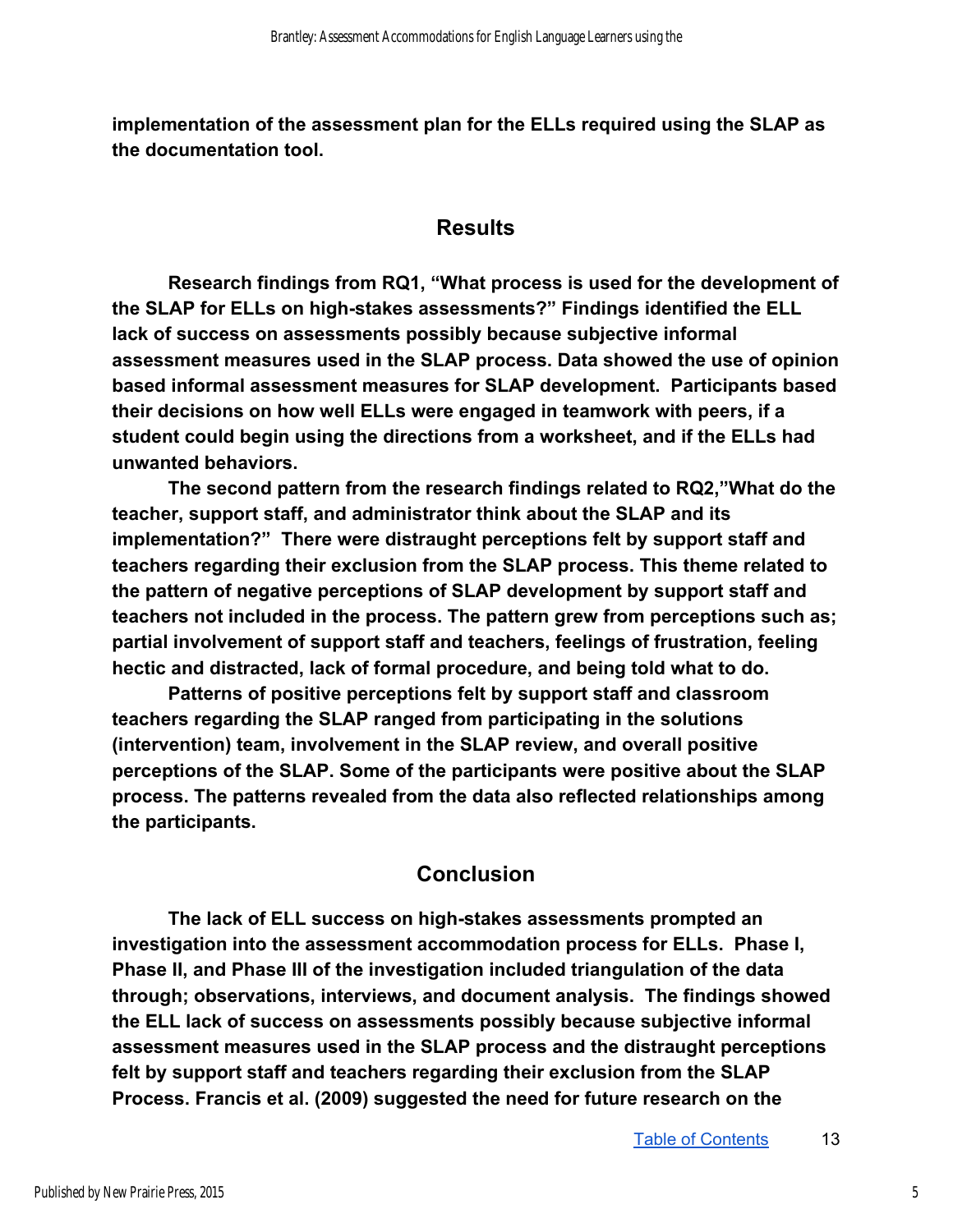**accommodation process and the effectiveness of accommodations for ELLs at different language levels. Upon completion of this study, it is believed there is a need for future research regarding the accommodation process.** 

#### **References**

**Abedi, J., Hofstetter, C.H., & Lord, C., (2004). Assessment accommodations for**  English language learners': Implications for policy-based empirical research. **Review of Educational Research, 74(1), 1-28.** 

**Albers, C.A., Boals, T.J., & Kenyon, D.M., (2008). Measures for determining English language proficiency and the resulting implications for instructional provision and intervention. Assessment for Effective Instruction, 34(2), 74-85.** 

**Albus, D., & Thurlow, M.L., (2008). Accommodating students with disabilities on state English language proficiency assessments. Assessment for Effective Intervention, 33(3), 156-166.** 

**August, D., Escamilla, K., & Shanahan, T., (2009). English language learners: Developing literacy in second language learners-report of the National Literacy Panel on language minority children and youth. Journal of Literacy Research, 41, 432452.** 

Balan, R.M., Peterson-Manko, T., & Phillips, K.F., (2011). Instructional **improvement through professional development. Teaching & Learning Journal, 5(2), 1-18.** 

**Bialystok, E., Hakuta, K., & Wiley, E., (2003). Critical evidence: A test of the Critical-period hypothesis for second language acquisition. Psychology** Science, 14(1), 31-38.

**Butler, F.A., & Stevens, R. (1997). Accommodation strategies for English**  language learners on large-scale assessments: Student characteristic and other **considerations. CSE Technical Report, 448.**